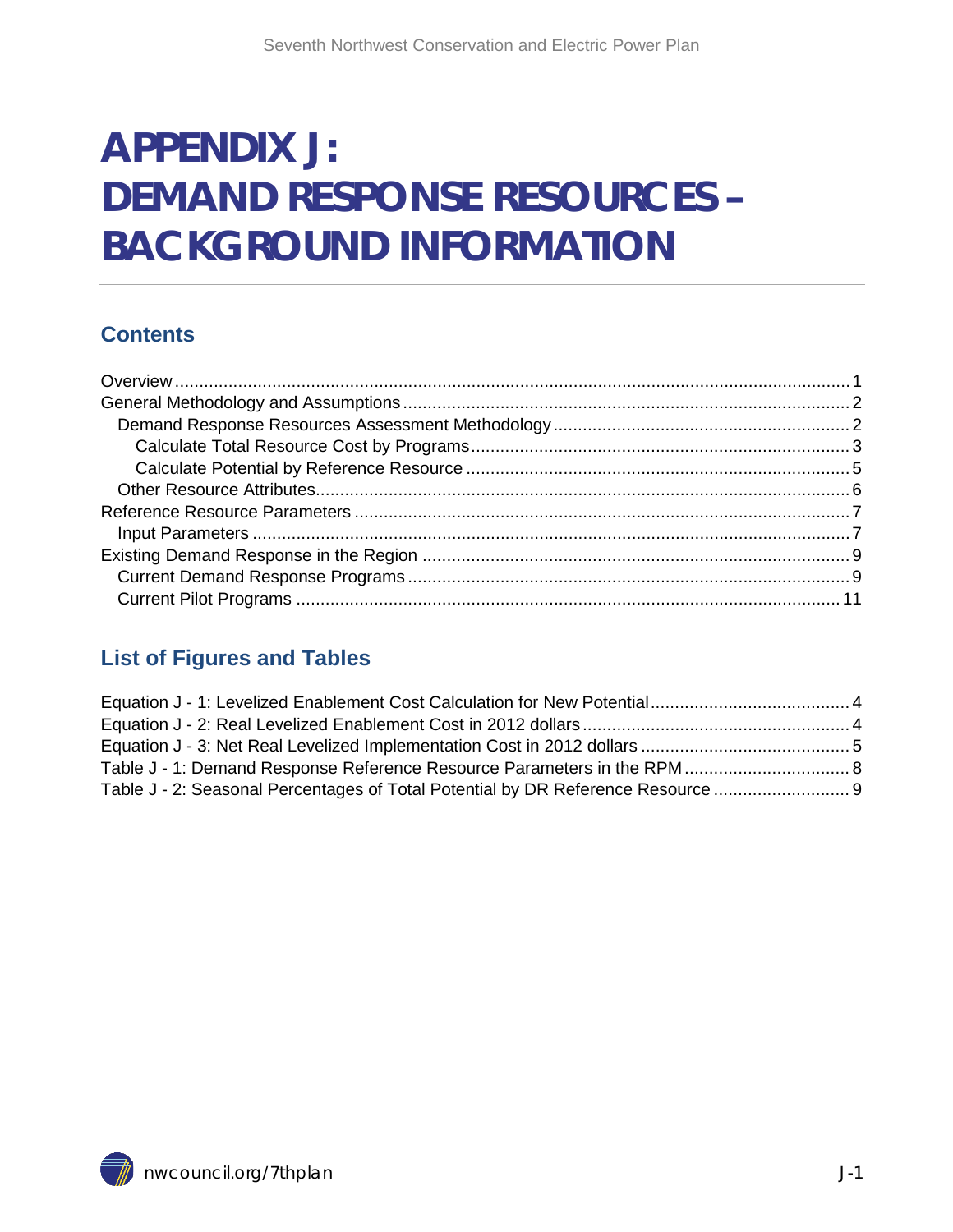## **OVERVIEW**

This appendix provides an overview of the general methodology used by the Council for estimating the costs and sources of demand response potential in the region. This methodology was used to develop the inputs for demand response (DR) resources in the Regional Portfolio Model (RPM).<sup>[1](#page-0-1)</sup> In the RPM, demand response potential for the region was partitioned into four resources, with individual programs aggregated by levelized cost into a particular demand response resource. The development of the aggregate demand resource characteristics for each of the four resources is available via spreadsheet on the Council's Seventh Power Plan web site: [http://www.nwcouncil.org/energy/powerplan/7/technical.](http://www.nwcouncil.org/energy/powerplan/7/technical)

In addition, this appendix also provides a description of demand response programs (long-term and pilot) in the region. These existing programs and pilot efforts, referenced in Chapter 14, show the direction of demand response in the region and help provide narrative for the varying capabilities of demand response that are not currently modeled in the RPM.

# <span id="page-1-0"></span>GENERAL METHODOLOGY AND ASSUMPTIONS

As described in Chapter 14, the Council prioritized firm demand response potential in the Pacific Northwest during the 20-year power planning period, per input from the Systems Analysis Advisory Committee and the Pacific Northwest Demand Response Project industry experts. DR resources allowing load curtailments directly controlled by the utility or scheduled ahead of time are considered to be firm. Non-firm DR resources are outside of the utility's direct control, since the curtailments are based on customer response to pricing signals. Non-firm resources have a less clearly understood reliability level for meeting a system peak hour need, and since one of the reasons the RPM might select a new resource is based on single-hour peak capacity adequacy, it is reasonable to solely use firm resources in the Seventh Power Plan. In addition, part of the consideration for how the RPM would select resources was based on the fact that a reference DR resource could be dispatched similarly to a reference generation plant,<sup>[2](#page-1-2)</sup> a mechanism more representative of firm DR resources. Non-firm demand response programs have been tested in the region and some utilities have programs. Some of these are described in more detail in the section on existing and pilot DR programs.

## <span id="page-1-6"></span><span id="page-1-1"></span>Demand Response Resources Assessment Methodology

<span id="page-1-5"></span><span id="page-1-4"></span>Since demand response has some of the characteristics of conservation (demand-side) and generation resources (dispatchable), the methodology for defining the DR resources for assessment in the Seventh Power Plan is a hybrid of the techniques used for developing conservation and generation resources.<sup>[3](#page-1-3)</sup> Per the narrative in Chapter 1[4](#page-1-4), the 11 types<sup>4</sup> of DR programs studied in the

<sup>&</sup>lt;sup>1</sup> See Appendix L for more detail on the RPM.<br><sup>2</sup> Reference plant is defined in Appendix H.

<span id="page-1-2"></span>

<span id="page-1-3"></span> $3$  See Appendix G for the conservation resources methodology and Appendix H for the generating resources methodology.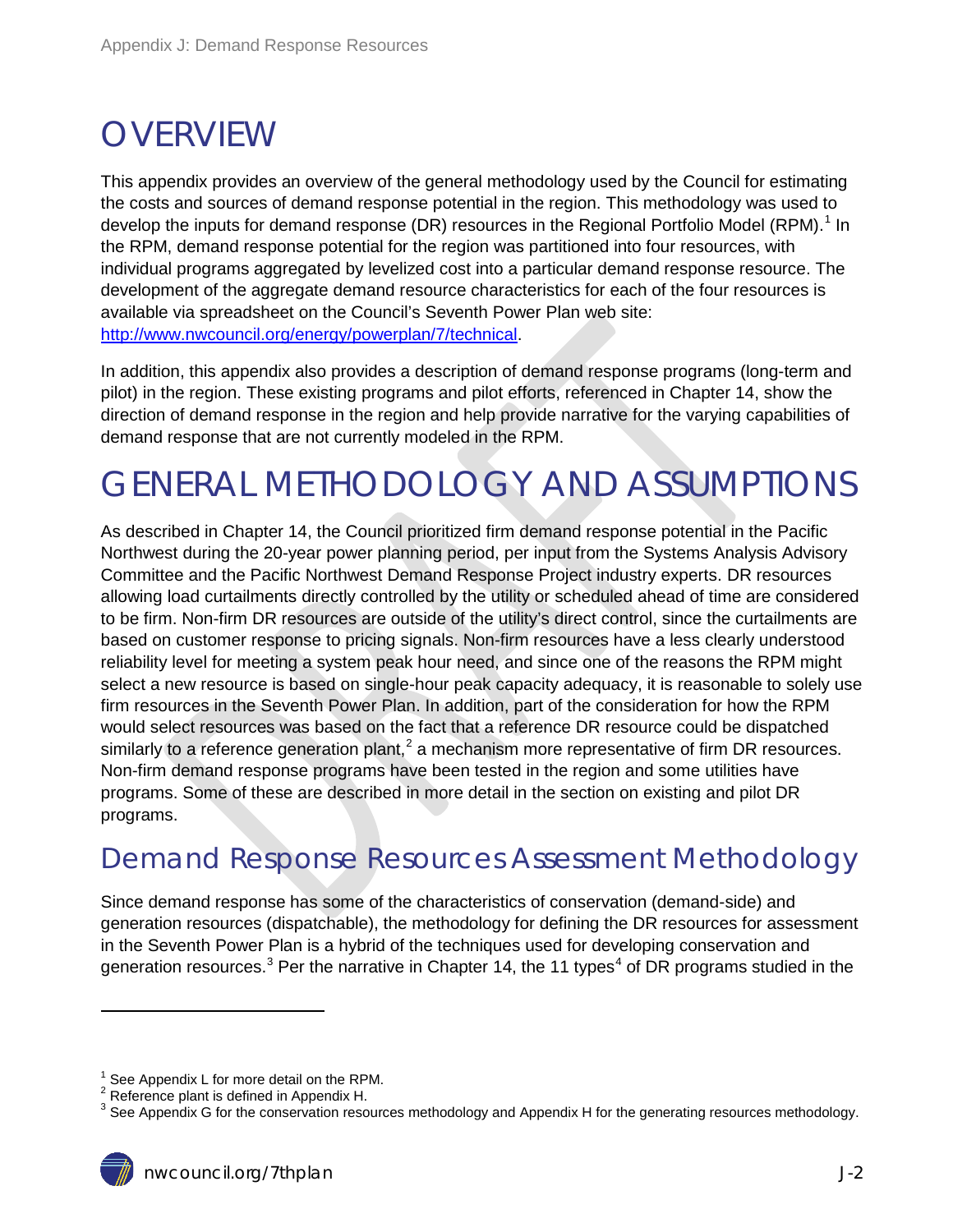<span id="page-2-1"></span>Council's regional DR Program Potential Study<sup>[5](#page-1-5)</sup> varied over three sectors, two dispatch technologies, and various seasonal profiles. Accounting for all the permutations, [6](#page-2-2) there were 19 distinct programs with different cost information for each. However, similarly to conservation and generation resources, there is a limit to the number of DR resources that the Council can evaluate in the RPM. $^7$  $^7$ 

The RPM models demand response as four reference DR resources that represent the quantity of technically achievable demand response available in each model decision period<sup>[8](#page-2-4)</sup> from 2016 to 2035. The reference resources are generated by sorting the individual DR programs into four cost bins, based on their real levelized Total Resource Costs (TRC). In the RPM, similarly to how the reference generating resources are modeled, each of the reference DR resources has a quarterly shape for both capacity and energy, levelized cost for installing the resource (enablement costs), levelized cost for maintaining the resource (implementation cost), a maximum achievable ramp per decision period, and maximum acquisition by the end of the study.

### <span id="page-2-0"></span>Calculate Total Resource Cost by Programs

Total resource cost for DR resources is the made up of enablement and implementation costs. Sources of the raw data used to calculate the enablement and implementation costs are summarized in Appendix A of the Council's DR Program Potential Study<sup>5</sup> and the calculations are in a spreadsheet on the Council's website: <u>http://www.nwcouncil.org/energy/powerplan/7/technical</u>.<sup>[9](#page-2-5)</sup>

#### **Enablement Cost**

<u>.</u>

Enablement costs represent the cost to purchase and install the technology divided by the standard load reduction. Enablement costs are similar to construction costs for a reference generation plant, and are input similarly into the RPM. However, unlike the fairly well known lifetime assumptions for generating plants and conservation measures, there was mixed information from stakeholders about

 $4$  A type of program is determined by its load reduction source. The 11 types of DR programs considered in the Council's analysis are as follows: residential space and water heating, residential central and room air conditioning, space cooling for small and medium size commercial customers, commercial lighting controls, irrigation pumping, curtailable/interruptible tariffs, load aggregation, and refrigerated warehouses.

 $5$  The Navigant Potential Report, "Assessing Demand Response (DR) Program Potential for the Seventh Power Plan", was delivered as a document and a supporting spreadsheet, NPCC\_Assessing DR Potential for Seventh Power Plan\_UPDATED REPORT\_1-19-15.pdf and NPCC\_7thPowerPlan\_DR\_Programs\_UPDATE\_2015 01 16.xlsx, respectively.<br><sup>6</sup> See Table 14-2: Demand Response Programs Studied for the different programs by sector, technology and seasonality.

<span id="page-2-3"></span><span id="page-2-2"></span>Recall per discussions in Appendices G and L that the RPM run time increases significantly with each new resource added, so parsimony is required when resources for assessment are input to the model.

<span id="page-2-6"></span><span id="page-2-4"></span> $8$  A decision period in the RPM for generating and DR resources is annually in quarter 1 from 2016 through 2021, and biannually in quarter 1 from 2023 through 2035.

<span id="page-2-5"></span>DR Input assumptions: DRPotential\_PostAprCouncil\_ForWebsite\_05042015.xlsx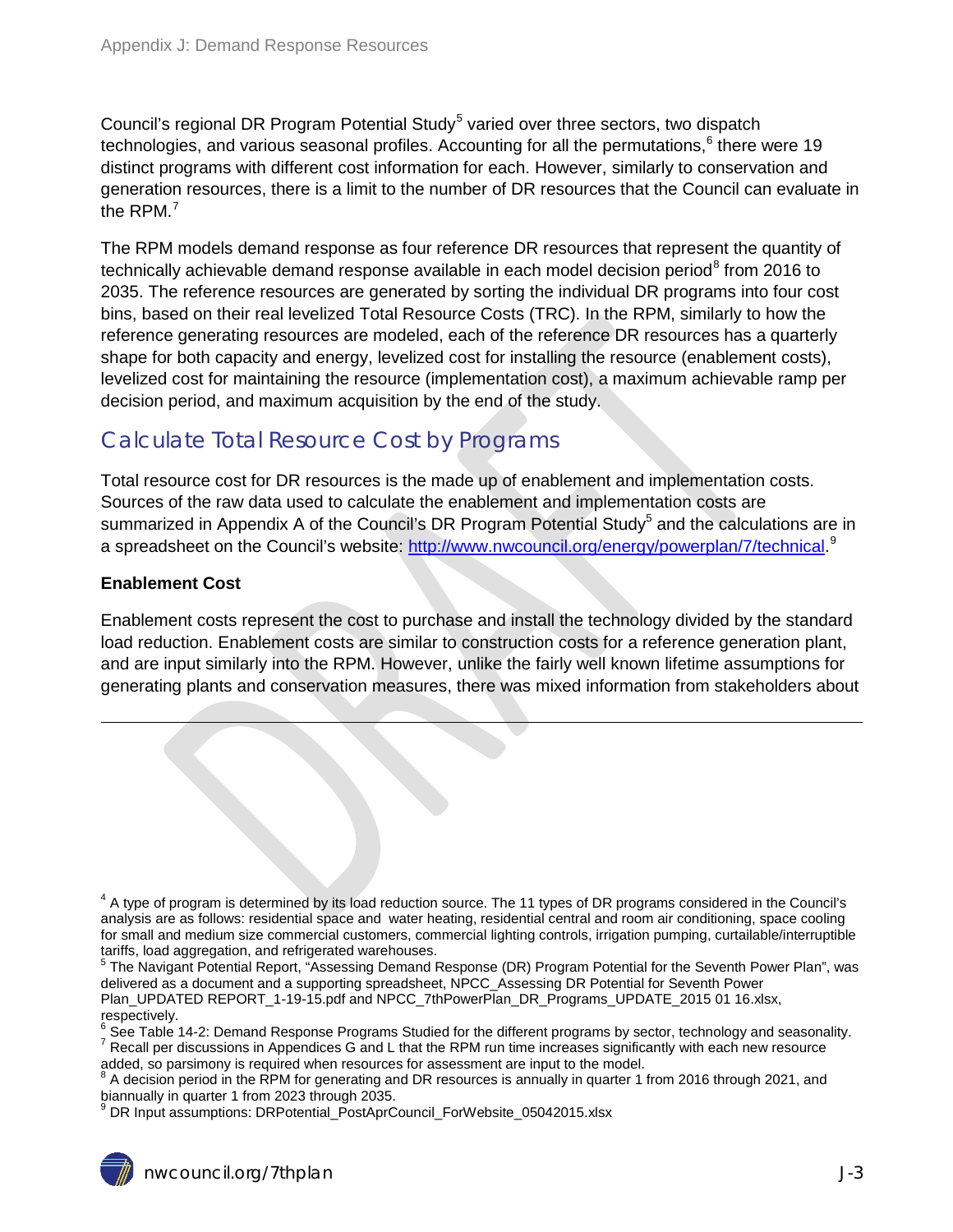the lifetime of the technology with respect to customer participation in the DR program. In other words, although the device could last longer, due to customer turnover, there may be multiple installations and uninstalls within the 20-year plan period. The Council's assumption was to give each device a five-year lifetime, the minimum of the range of device/participation lifetimes recommended by stakeholders. The levelized enablement cost calculation is summarized in [Equation J-1.](#page-3-0)

<span id="page-3-0"></span>Equation J - 1: Levelized Enablement Cost Calculation for New Potential

$$
LEC_j = \left[ \frac{\sum_{i=1}^{5} \frac{(Technology Cost + Instantiation Cost)_i (Number of customers)_i}{(1+r)^i}}{\sum_{1}^{5} \frac{(Load Impact)_i (Number of customers)_i}{(1+r)^i}} \right]
$$

Where *r* is the Council's discount rate,<sup>[10](#page-2-6)</sup> *j* is a year between 2016 and 2035

Participation in the all DR programs is assumed to be persistent, factoring the turnover rate in the Council's Potential study,<sup>[11](#page-3-2)</sup> the real levelized cost (in 2012 dollars) to enable both the new potential and the potential that requires a reinstall of equipment is summarized in [Equation J-](#page-3-1) 2.

<span id="page-3-5"></span>Equation J - 2: Real Levelized Enablement Cost in 2012 dollars

<span id="page-3-1"></span>Real Levelized Enablement Cost 
$$
\left(in \frac{\$}{kW \cdot year}\right) = \sum_{j=2016}^{2035} (1 + I)^{(2016-2012)} \left[ (LEC)_j + (LEC)_{j-5} \right]
$$

Where *I* is the Council's inflation rate<sup>[12](#page-3-3)</sup>

#### **Implementation Cost**

 $\overline{a}$ 

Implementation costs represent the costs to market DR, research new DR opportunities, pay support staff, and pay customers capacity reserve incentives. In [Equation J-3](#page-4-1) below, net real levelized implementation costs are calculated by considering the implementation costs netted with a transmission deferral credit (\$26 per kilowatt year, in real 2012\$). The justification for the transmission deferral credit for a reference demand response resource is similar to the justification provided in Appendix  $G^{13}$  $G^{13}$  $G^{13}$  for conservation measures in that upgrades or expansions to the transmission system may be deferred by the reduction in peak demand. The implementation costs are similar to the fixed operations and maintenance costs for a reference generation plant in that these costs are reoccurring and necessary to maintain a properly functioning resource, and are input similarly into the RPM.

<span id="page-3-6"></span><span id="page-3-2"></span><sup>&</sup>lt;sup>10</sup> Council's discount rate assumption is 4%, see Appendix A for more information.<br><sup>11</sup> Turnover rate from assumption from Council's Potential Study is 1% per annum.<br><sup>12</sup> Council's inflation rate assumption is 1.64%.<br><sup>13</sup>

<span id="page-3-4"></span><span id="page-3-3"></span>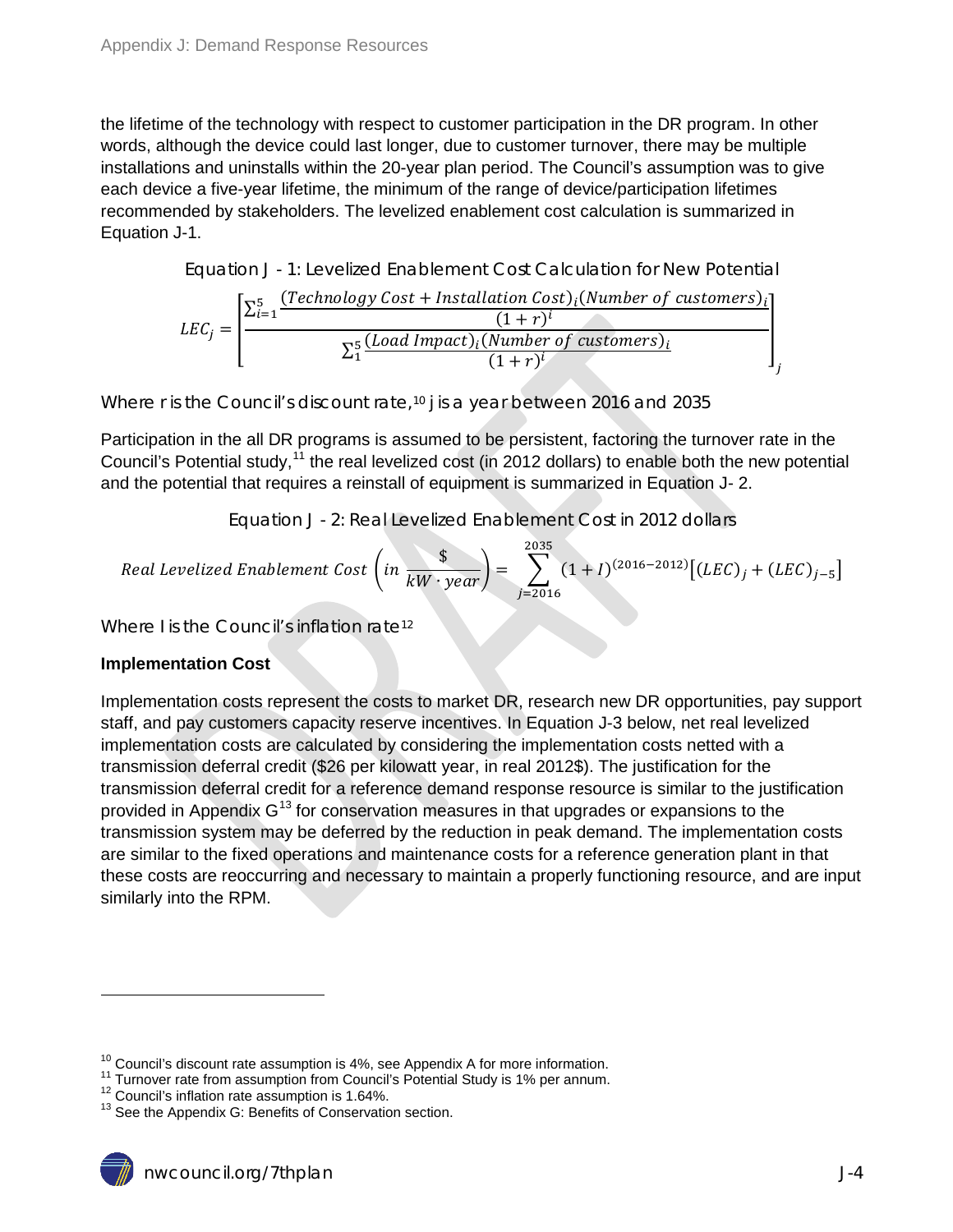<span id="page-4-1"></span>Equation J - 3: Net Real Levelized Implementation Cost in 2012 dollars

Real Levelized Net Implementation Cost 
$$
\left(in \frac{\$}{kW \cdot year}\right) =
$$

$$
(1+I)^{(2016-2012)}\left[\frac{\sum_{i=1}^{20} \frac{(Implementation Cost - TD\ Deferral Cost)_i (Potential in kW)_i}{(1+r)^i}}{\sum_{1}^{20} \frac{(Potential in kW)_i}{(1+r)^i}}\right],
$$

Where *I* is the Council's inflation rate<sup>12</sup>

#### **Total Resource Cost**

The total resource cost was used to sort the 19 DR programs into cost bins that make up the four reference DR resources. The total resource cost is the sum of the real levelized enablement cost and the net real levelized implementation cost of the resource in 2012 dollars per kilowatt-year. The total resource cost for each DR reference resource is calculated by taking a weighted average total resource cost for each resource. [14](#page-3-6)

### <span id="page-4-0"></span>Calculate Potential by Reference Resource

The technical potential available in a particular season associated with each reference DR resource is calculated by summing the total technical potential from each of the programs<sup>[15](#page-4-2)</sup> that make up a particular reference resource.

#### **Seasonal Peak Capacity**

The DR programs that make up the reference resources have diverse seasonal shapes.<sup>[16](#page-4-3)</sup> Each of these reference resources has a seasonal peak capacity percentage that accurately depicts the megawatts available from each reference resource. The seasonal peak capacity percentage is calculated by summing the total available potential from each program in the reference resource in each season and dividing it by the total technical potential in each resource (regardless of season). Thus, when the seasonal peak capacity percentage is multiplied by the total technical potential available for a resource in a decision period, the result is the appropriate seasonal capacity that proportionally represents the programs that make up the reference DR resource.

#### **Seasonal Energy**

 $\overline{a}$ 

Since the actual DR programs have a different number of total dispatch hours possible, the Council determined a representative number of total dispatch hours by reviewing proxy programs considered in recent regional utility resource plans and existing DR programs, where available. Then, for each

<sup>&</sup>lt;sup>14</sup> See Figure 14-1: Demand Response Programs and Cost Bins (2012\$ per kW-year) in Chapter 14 for graphic representation of the weighted average costs in each bin.

<span id="page-4-2"></span><sup>&</sup>lt;sup>15</sup> Note that the assumption is that there is no interaction between programs, so their potential can be summed without adjustment.

<span id="page-4-3"></span>See Tables 14-3 through 14-6 in Chapter 14 for examples of the seasonal diversity in the reference resources.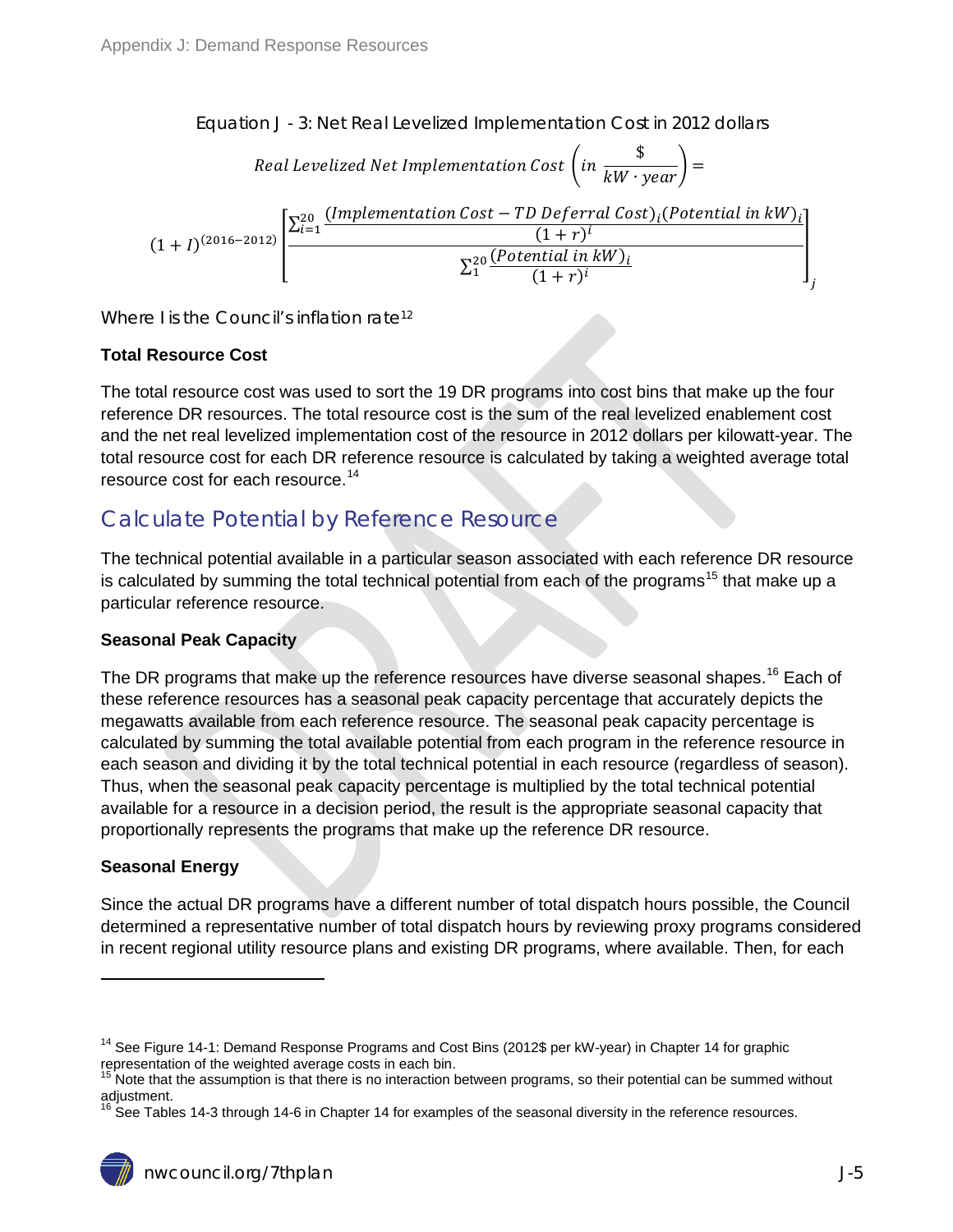of these 19 distinct programs in the Council's DR Program Potential study, a total associated seasonal energy was calculated by multiplying the percentage of hours the resource could be dispatched in the quarter by the total megawatts available in that quarter.<sup>[17](#page-4-2)</sup> Note that DR programs focused on refrigerated warehouses, irrigation pumping, and water heating are primarily load-shifting resources, so there is assumed to be no net load reduction by quarter

Then, the resulting quarterly energy for the DR reference resource is calculated by taking a weighted average quarterly energy for each DR program in that reference resource. This seasonal energy for each reference DR resource is used to represent the limited hours of dispatch by season that proportionally represent the programs that make up the reference DR resource.

## <span id="page-5-0"></span>Other Resource Attributes

The following other attributes are used to describe the reference demand response resources for the Seventh Power Plan. These attributes are similarly defined as the attributes for a reference generation plant,<sup>[2](#page-1-6)</sup> since both resource types are input similarly into the RPM. The input assumptions by each DR reference resource are provided in [Table J-1.](#page-7-0)

**Location** - The general geographic location of the reference resource, which is important in properly accounting for transmission costs.

**Earliest In-Operation Date (Year)** - The earliest date a reference resource is assumed to be in operation, taking into account program development and device installation. The RPM cannot select the resource before this date.

**Program Lead Time** - The amount of time it takes to get one or many DR programs up and running. This is the lead time to hire and train staff, begin marketing, and assess DR implementation strategy.

**Economic Life (Years)** - The assumed useful operating life of the resource for accounting purposes.

**Resource Size (megawatts)** - The DR reference resource size as it is acquired by the RPM. Note that there is no standard size for a DR resource, and this designation is for modeling ease and computation time.

**Planning Costs** – These are the costs connected with getting a one or many DR programs up and running during the program lead time period in real levelized dollars per kilowatt year. These are associated with paying implementation costs without considering transmission deferral credit and capacity incentive payments for the program lead time.

<span id="page-5-1"></span><sup>&</sup>lt;sup>17</sup> See the DR Input assumptions, " DRPotential\_PostAprCouncil\_ForWebsite\_05042015.xlsx" on the 'CostByType\_Details' and 'EnergyCalculations' worksheets on the Council websit[e http://www.nwcouncil.org/energy/powerplan/7/technical](http://www.nwcouncil.org/energy/powerplan/7/technical) for more details.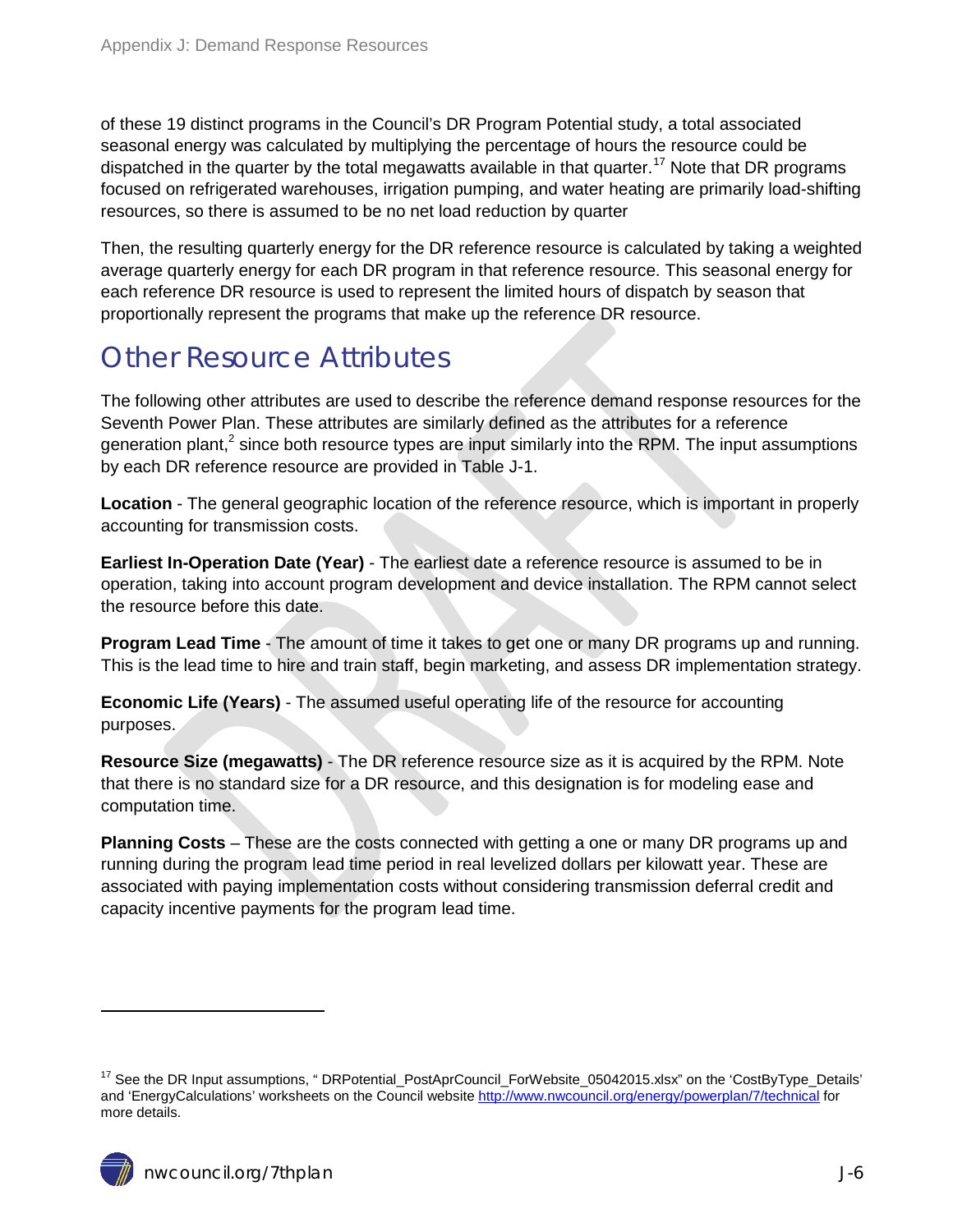**Dispatch Cost (dollars per megawatt-hour)** - An estimate of the variable operation cost for the reference resource, including all costs that are a function of the amount of power curtailed. This most closely represents variable customer incentives focused on dispatch of the DR resource.

**Maximum Technical Potential** - For modeling purposes in RPM, this constraint represented the maximum amount of technical potential, calculated for each reference resource that could be developed over the course of the study. This maximum technical potential represents the sum of the maximum technical potential of each program that makes up the reference resource.

**Maximum Build Rate per Decision Period** – The maximum megawatts that can be subscribed between decision periods in the RPM.

# <span id="page-6-0"></span>REFERENCE RESOURCE PARAMETERS

## <span id="page-6-1"></span>Input Parameters

Each DR reference resource general and seasonal inputs defined in the sections above are input into the RPM per [Table J-1](#page-7-0) and [Table J-2,](#page-8-2) respectively. Recall that the seasonal capacity percentage when multiplied by the total resource acquired (in megawatts) represents the seasonal peak capacity capability (in megawatts) of the reference resources. Similarly, the seasonal energy percentage when multiplied by the total resource acquired (in megawatts) represents the seasonal energy (in average megawatts) associated with the quarterly dispatch of the reference resources.

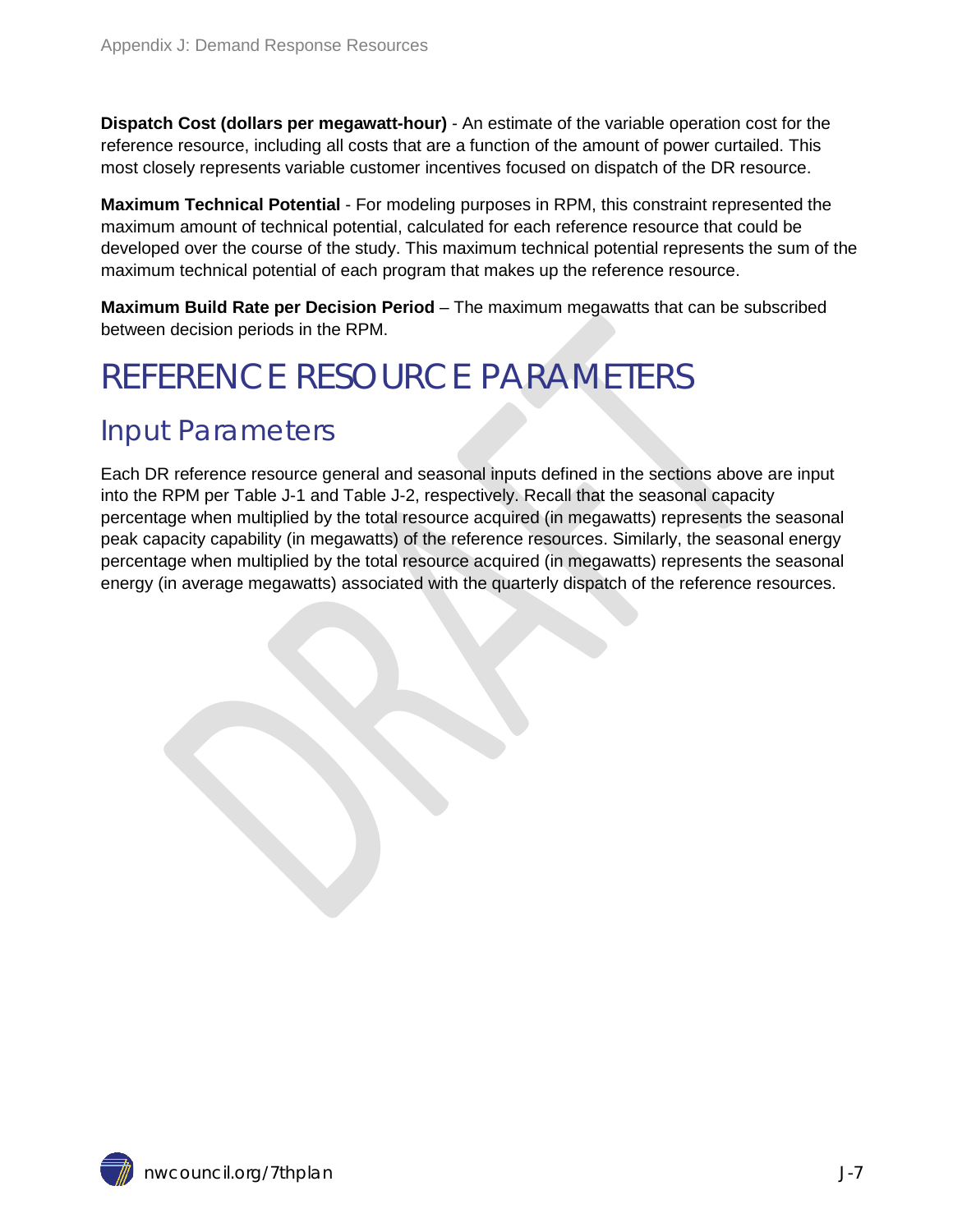<span id="page-7-0"></span>

| Reference<br>Resource                                           | Cost Bin 1              | Cost Bin 2   | Cost Bin 3 | Cost Bin 4 |  |
|-----------------------------------------------------------------|-------------------------|--------------|------------|------------|--|
| Location                                                        | West side <sup>18</sup> | West side    | West side  | West side  |  |
| <b>Earliest Operation</b><br>Year                               | 2016                    | 2016<br>2016 |            | 2016       |  |
| Program Lead Time<br>(Months)                                   | 6                       | 6            | 6          | 6          |  |
| Economic Life<br>(Years)                                        | 5                       | 5            | 5          | 5          |  |
| <b>Resource Size</b><br>(MW)                                    | 10                      | 10           | 10         | 10         |  |
| <b>Planning Costs</b><br>$($/kW-yr)$                            | $\overline{7}$          | 9            | 8          | 10         |  |
| <b>Enablement Costs</b><br>$($/kW-yr)$                          | 3                       | 45           | 61         | 154        |  |
| Implementation<br>Cost (\$/kW-yr)                               | 22                      | 9            | 17         | 35         |  |
| <b>Dispatch Cost</b><br>(\$/MWh)                                | 110                     | 110          | 110        | 110        |  |
| Maximum<br><b>Technical Potential</b><br>(MW) as modeled        | 1,530                   | 1,210        | 1,410      | 1,220      |  |
| Maximum Build<br>Rate per Decision<br>Period (MW) as<br>modeled | 220                     | 170          | 60         | 170        |  |

Table J - 1: Demand Response Reference Resource Parameters in the RPM

<span id="page-7-1"></span> $18$  A majority of the demand in the region and benefit of transmission deferral is on the west side; however, in practice demand response programs can be and are on the east side. Current RPM modeling methodology does not allow the Council to let resources be considered a percentage of east or west side resources, which might better represent a reference demand response resource.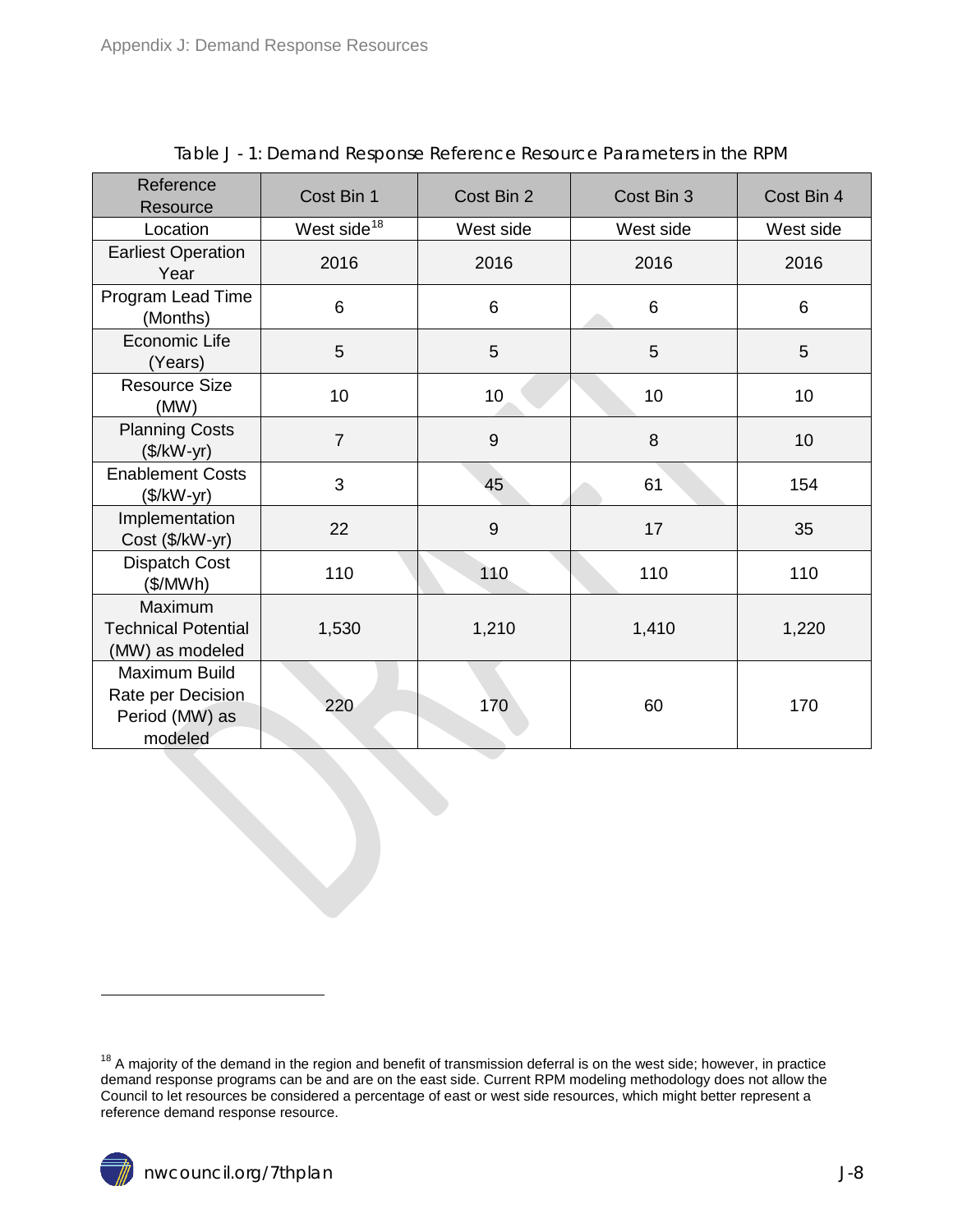<span id="page-8-2"></span>

|            | Quarter 1 <sup>19</sup> |        | Quarter 2 |        | Quarter 3 |        | Quarter 4 |        |
|------------|-------------------------|--------|-----------|--------|-----------|--------|-----------|--------|
| Seasonal   | Capacity                | Energy | Capacity  | Energy | Capacity  | Energy | Capacity  | Energy |
| Percentage |                         |        |           |        |           |        |           |        |
| Cost Bin 1 | 96%                     | 0.7%   | 0%        | 0.0%   | 100%      | 1.4%   | 96%       | 0.6%   |
| Cost Bin 2 | 99%                     | 0.4%   | 0%        | 0.0%   | 73%       | 0.2%   | 99%       | 0.4%   |
| Cost Bin 3 | 13%                     | 0.0%   | 0%        | 0.0%   | 100%      | 2.2%   | 13%       | 0.0%   |
| Cost Bin 4 | 67%                     | 0.7%   | 0%        | 0.0%   | 38%       | 0.7%   | 67%       | 0.7%   |

Table J - 2: Seasonal Percentages of Total Potential by DR Reference Resource

# <span id="page-8-0"></span>EXISTING DEMAND RESPONSE IN THE REGION

During the public process of developing the inputs of the Seventh Plan, questions have arisen about the viability and achievability of demand response in the region. Since, historically, the capability of the regional hydropower system has been sufficient to serve the region's peak demand needs that perspective is understandable. However, during the Western US Energy Crisis of 2000 and 2001, when wholesale electricity prices skyrocketed, Pacific Northwest significantly expanded its DR capability. There have not been similar price spikes and peak period supply shortages in the time since, and demand response capability in the region has diminished. This section provides a context for the current state of demand response in the region.

## <span id="page-8-1"></span>Current Demand Response Programs

#### **Idaho Power**

<span id="page-8-4"></span> $\overline{a}$ 

As of 2015, Idaho Power maintains approximately 390 megawatts of total demand response capability in the region. Idaho Power's loads peak in the summer, so the three active programs are focused in the summer.

The Irrigation Peak Rewards Program<sup>[20](#page-8-3)</sup> allows irrigators that have existing load control devices installed to remotely turn off specific irrigation pumps to receive a financial incentive from Idaho Power. The load control events can occur Monday through Saturday between 1 p.m. and 8 p.m. from June 15<sup>th</sup> through August 15<sup>th</sup>. The program can be used up to four hours a day, 15 hours a week, and 60 hours a season. This program has a fixed-incentive payment structure (demand credit in dollars per kilowatt and energy credit in dollars per kilowatt-hour) and a variable-incentive payment (in dollars per event kilowatt hour) after the first three events. Note that this program design is similar to the modeling of proxy irrigation programs, initiated by basic or automated switching technology, in the list of potential future demand response programs in the region.

<span id="page-8-3"></span><sup>&</sup>lt;sup>19</sup> Quarter 1 is defined to be January, February, and March; Quarter 2 is defined to be April, May, and June; Quarter 3 is defined to be July, August, and September; and Quarter 4 is defined to be October, November, and December. <sup>20</sup> https://www.idahopower.com/pdfs/EnergyEfficiency/Irrigation/Programs/PeakRewards/summary.pdf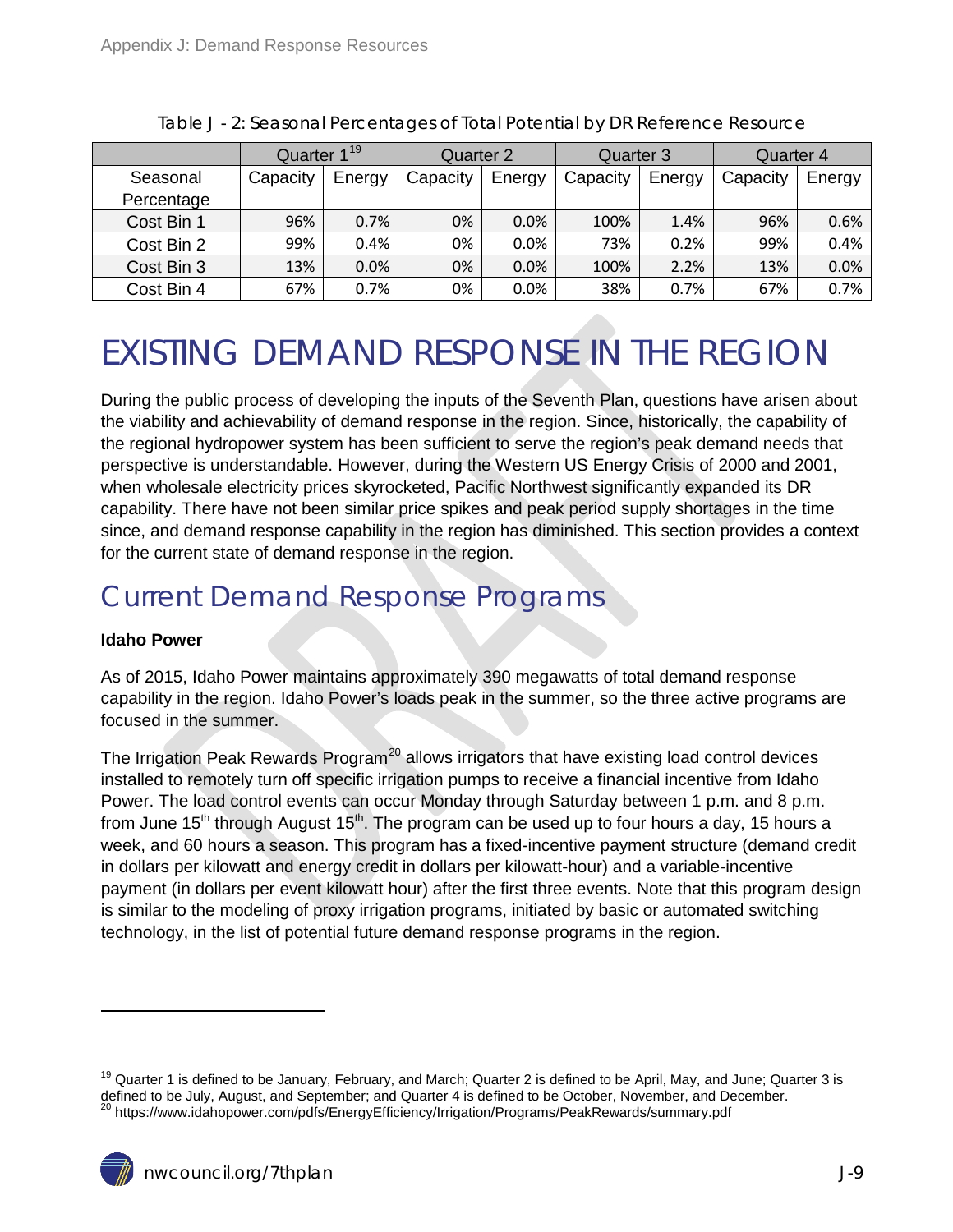The Flex Peak Program<sup>[21](#page-8-4)</sup> allows large commercial and industrial customers to reduce a set amount of electrical load when Idaho Power initiates a demand response event. The load control events can occur Monday through Saturday between 2 p.m. and 8 p.m. from June  $15<sup>th</sup>$  through August  $15<sup>th</sup>$ . The program can be used up to four hours a day, 15 hours a week, and 60 hours a season. This program has a fixed capacity payment structure (demand credit in dollars per weekly kilowatt reduction) and a variable energy payment (in dollars per event kilowatt hour of the event) after the first three events. Participants are notified two hours prior to the event to ensure there is time for the demand reductions to be completed by the beginning of the event. Note that this program design is similar to the modeling of proxy curtailable/interruptible tariffs, lighting, or refrigerated warehouse programs, in the list of potential future demand response programs in the region.

The A/C Cool Credit Program<sup>[22](#page-9-0)</sup> allows residential customers with the installed equipment required to support A/C cycling to cycle their air conditioning during peak demand periods in the summer. The A/C can be cycled off for a portion of the hour each hour during a peak period (up to four hours) from June 15<sup>th</sup> through August 15th. Participants receive a fixed \$5 credit on their bill for each of the three months they are enrolled in the program. Note that this program design is similar to the modeling of proxy residential space cooling programs for central air conditioning units with programmable communicating thermostats, in the list of potential future demand response programs in the region.

#### **Pacific Power**

As of 2015, Pacific Power (Rocky Mountain Power in Idaho) has approximately 170 megawatts of irrigation load control<sup>[23](#page-9-1)</sup> for Idaho customers with at least 25 horsepower irrigation pumps. The load control events can occur Monday through Saturday between 12 p.m. and 8 p.m. from June 1<sup>st</sup> through August  $15<sup>th</sup>$ . The program can be used up to four hours a day, 12 hours a week, and 52 event hours a season. In addition, there is a maximum of one event per day and 20 events per season. This program has a fixed-incentive payment structure (demand credit in dollars per kilowatt) that is set by average available load from the customer's pumps. Note that this program design is similar to the modeling of proxy irrigation programs, initiated by basic or automated switching technology, in the list of potential future demand response programs in the region.

#### **Portland General Electric**

 $\overline{a}$ 

As of 2015, Portland General Electric (PGE) has approximately 28 megawatts of DR capability from a residential Time-Of-Use pricing program,<sup>[24](#page-9-2)</sup> commercial and industrial Demand Buyback Rider program,<sup>[25](#page-9-3)</sup> and a Schedule 77 Firm Load Reduction Program<sup>[26](#page-9-4)</sup> for large, non-residential customers. The Schedule 77 Firm Load Reduction program is available for PGE customers during winter (Dec, Jan, Feb), summer (Jul, Aug, Sep), or both seasons (Dec, Jan, Feb, Jul, Aug, Sep). The load reduction is scheduled either 4 or 18 hours in advance per the preference of the enrolling customer,

<span id="page-9-0"></span>

<span id="page-9-1"></span>

<span id="page-9-2"></span>

<span id="page-9-4"></span><span id="page-9-3"></span>

<sup>&</sup>lt;sup>21</sup> https://www.idahopower.com/pdfs/EnergyEfficiency/flexPeak/FlexPeakProgram\_info\_sheet.pdf<br><sup>22</sup> https://www.idahopower.com/EnergyEfficiency/Residential/Programs/ACCoolCredit/ACfaqs.cfm<br><sup>23</sup> https://www.rockymountainpow